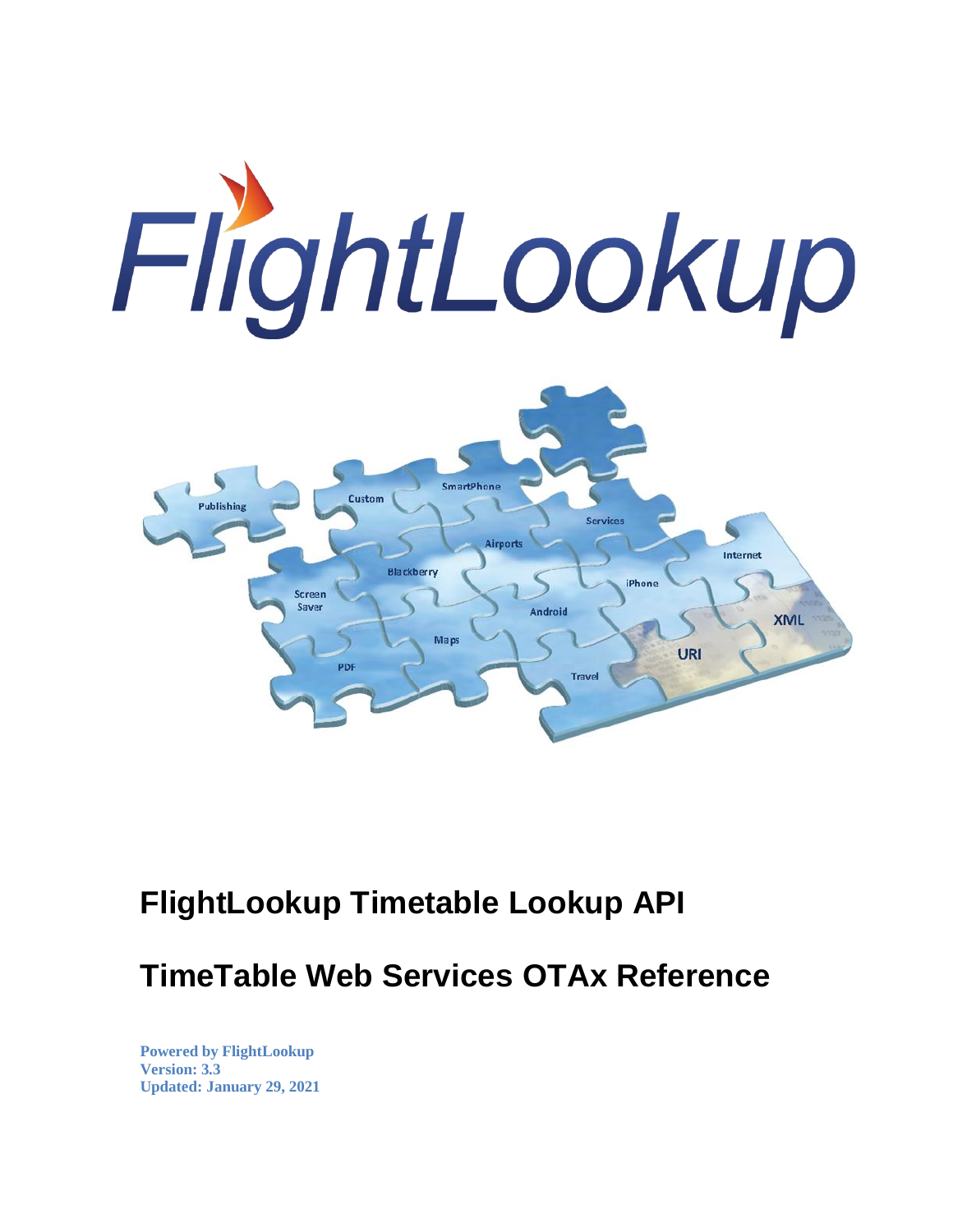### $\Box$

### Contents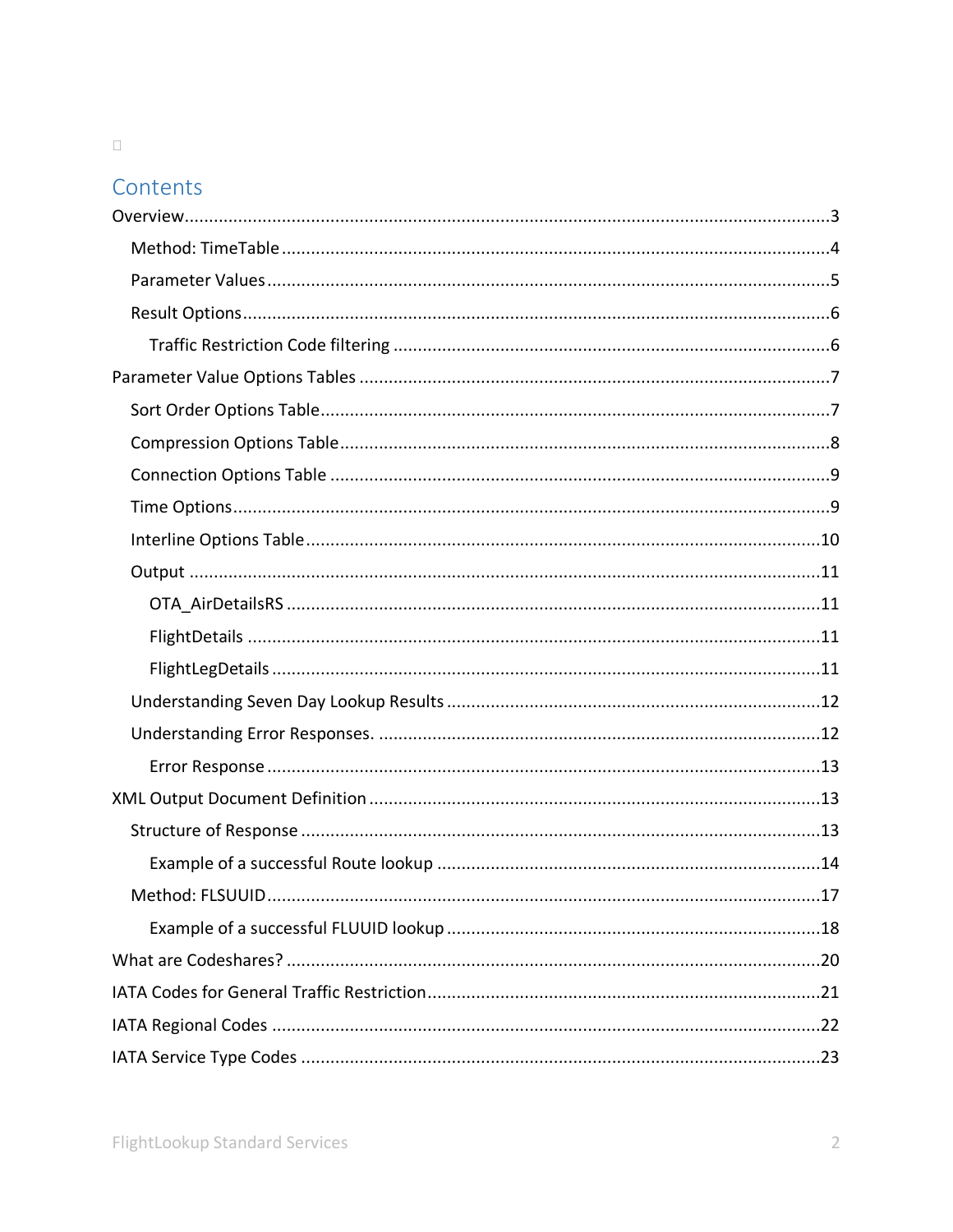## <span id="page-2-0"></span>**Overview**

### **Description**

This document contains FlightLookup Web Services descriptions for the following services.

### **Web Services**

| Service                                    | Description                                                                                                                                                                                                                                                                                                                                                                                                                                                                                                                 |
|--------------------------------------------|-----------------------------------------------------------------------------------------------------------------------------------------------------------------------------------------------------------------------------------------------------------------------------------------------------------------------------------------------------------------------------------------------------------------------------------------------------------------------------------------------------------------------------|
| <b>FlightLookup</b><br><b>Web Services</b> | FlightLookup Web Services, powered by FlightLookup Routing Engine<br>API provides a powerful information source for developing<br>sophisticated applications requiring flight related schedule data.<br>Whether you are a software company developing products for sale or<br>an in-house developer, the FlightLookup Web Services APIs are<br>unmatched in terms of breadth and richness of information. Our<br>development tools and documentation will get you up to speed<br>quickly enabling short development cycles. |

#### **Notes**

The OTA XML format we use is based on this XSD file:

http://www.opentravel.org/2011B/OTA\_AirDetailsRS.xsd

The output, by default, includes fields which start with the letters "FLS" that are not part of the OTA specification. If full OTA compliance is required, the "device" file should be "ota-xmlcompliant", and lookups should always be individual lookups and never batch lookups.

**This document covers single requests to the FlightServer.** 

**If you require the ability to perform Batch Lookups review the BatchLookup WebService documentation.**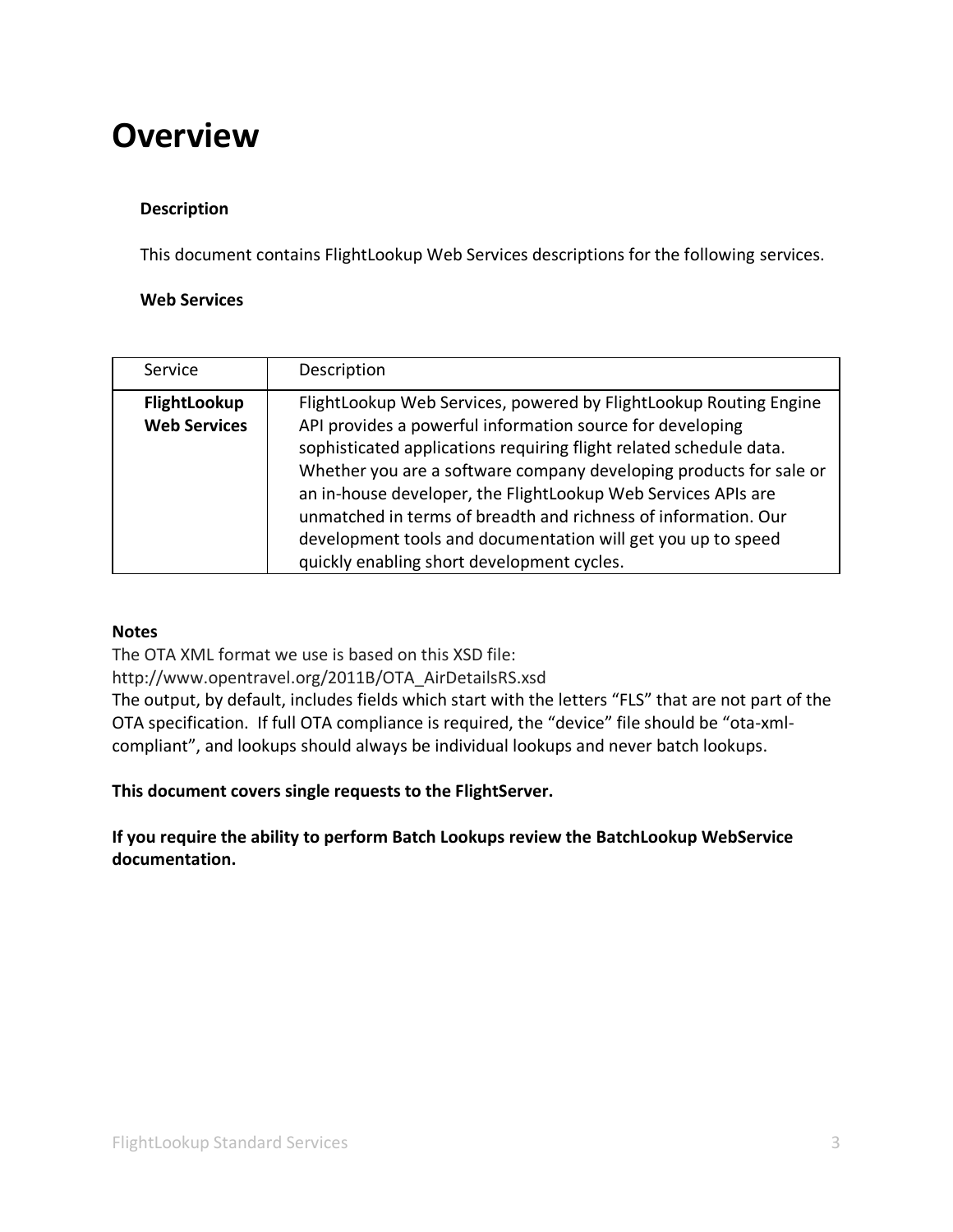## <span id="page-3-0"></span>**Method: TimeTable**

### **Description**

This method returns timetable data from a specified airport to a specified airport on a specified date.

### **TimeTable Method**

- **Required:**
	- o From 3 letter IATA code for the departure airport
	- o To 3 letter IATA code for the destination airport
	- o Date Departure date (YYYYMMDD)
- **Optional:** (a fill list is in the table below )
	- $\circ$  Airline letter IATA airline code. Restricts results to routes flown by a certain carrier.
	- o Connections See below.
	- o Count (Default=20) Number of routes to return.
	- o Interline (Default="Y") or "N"
	- o SortOrder (Default =0) Default sort order. See below.

#### **Input**

Single Day Lookup Format

/v1/xml/TimeTable/From/To/Date/?<param>=<value>&<param>=<value>

#### 7 Day Lookup Format

/v1/xml/TimeTable/From/To/Date/?7Day=Y&<param>=<value>

For a display of which days of the week the flights operate on, add the 7Day parameter. The first day of the week is Monday. Check the description of the output variable FLSFlightDays, in the section "Understanding Seven Day Lookup Results", for a full explanation. "1.3.567", for example, means "Monday, Wednesday, Friday, Saturday, and Sunday".

### **Example input**

http://example.com/v1/xml/TimeTable/JFK/LON/20140413/?7Day=Y&Sort=Departure&Airline =BA&Connection=NONSTOP&Count=20&Language=en&TRC=N

In this example, we look up flights from New York (JFK) to London (LON) on April 13, 2013, over a 7-day period, sorted by departure time, on British Airways (BA). The flights are direct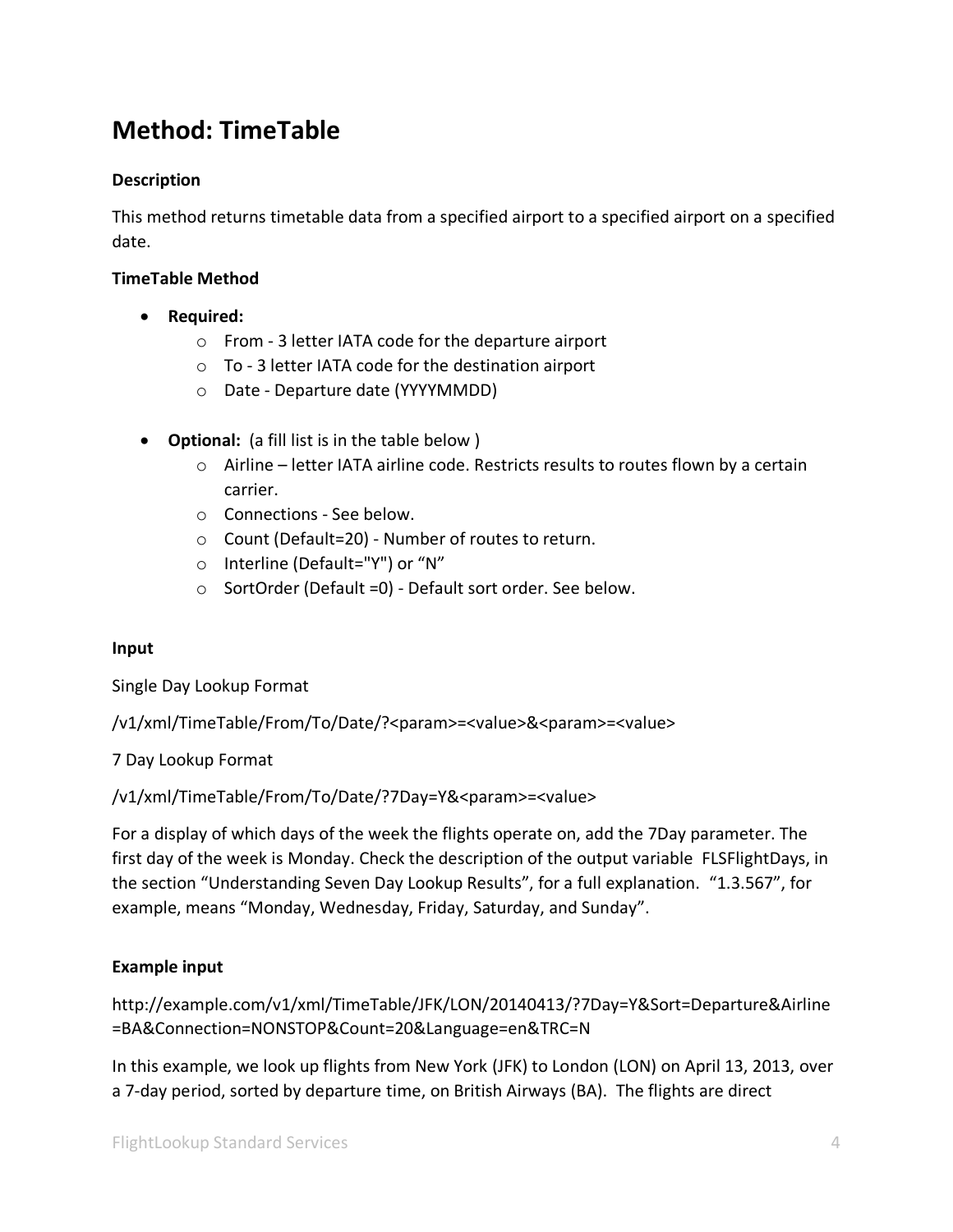(NONSTOP) flights; we only show up to 20 flights. The output language is English and we disable traffic restriction code filters (TRC=N).

### <span id="page-4-0"></span>**Parameter Values**

| <b>Argument</b><br><b>Name</b> | <b>Valid Values</b>                                                                                                                                                                                                              | <b>Examples</b> |
|--------------------------------|----------------------------------------------------------------------------------------------------------------------------------------------------------------------------------------------------------------------------------|-----------------|
| <b>From</b>                    | IATA 3 letter Airport Code                                                                                                                                                                                                       | <b>BOS</b>      |
| To                             | IATA 3 letter Airport Code                                                                                                                                                                                                       | <b>LAX</b>      |
| Date*                          | Date in YYYY/MM/DD format 2017/04/13                                                                                                                                                                                             | 2017-04-13      |
| 7Day                           | Setting to "Y" results in 7 days of results.                                                                                                                                                                                     | Y               |
| <b>Connection</b>              | Displays non-stops, directs and logical single and multiple<br>connections up to the maximum number of results requested - See<br>table for option descriptions.<br>AUTO/NONSTOP/DIRECT/1STOP/MORE - See table (default<br>AUTO) | <b>AUTO</b>     |
| <b>Compression</b>             | See table (default ALL)                                                                                                                                                                                                          | <b>ALL</b>      |
| <b>Sort</b>                    | Departure/Arrival/Duration/Flights See table for more options                                                                                                                                                                    | 1               |
| <b>Time</b>                    | See table (default ANY)                                                                                                                                                                                                          | <b>ANY</b>      |
| Language                       | ISO Language Code (see table below for available<br>Languages) (default en)                                                                                                                                                      | en              |
| <b>Interline</b>               | Y/N/A/I - See table<br>(default N)                                                                                                                                                                                               | N               |
| <b>Results</b>                 | (default 100)<br>$1 - 500$                                                                                                                                                                                                       | 100             |
| Count                          | Number of items to return (default set equal to results)                                                                                                                                                                         | 100             |
| <b>Index</b>                   | Index of the first result Item to be used with Count                                                                                                                                                                             | 1               |
| <b>Airline</b>                 | Restrict by specific airline 2 or 3 letter airline IATA code                                                                                                                                                                     | AA              |
| <b>FlightNumber</b>            | Restrict by specific flight number must be used with Airline                                                                                                                                                                     | 100             |
| <b>TRC</b>                     | Y/N Traffic Restriction Code filters to include all restricted flights that<br>may have extra conditions for purchase or booking. See<br>Notes. (default is Y)                                                                   | Y               |
| <b>CodeShare</b>               | Y/N Display CodeShare (Marketing) flights. See Notes (default is Y)                                                                                                                                                              | Y               |
| <b>MaxConnect</b>              | Default is 390 minutes, max value is 1200 minutes                                                                                                                                                                                | 390             |

### **(Optional Parameters are shaded in grey; Default values are listed)**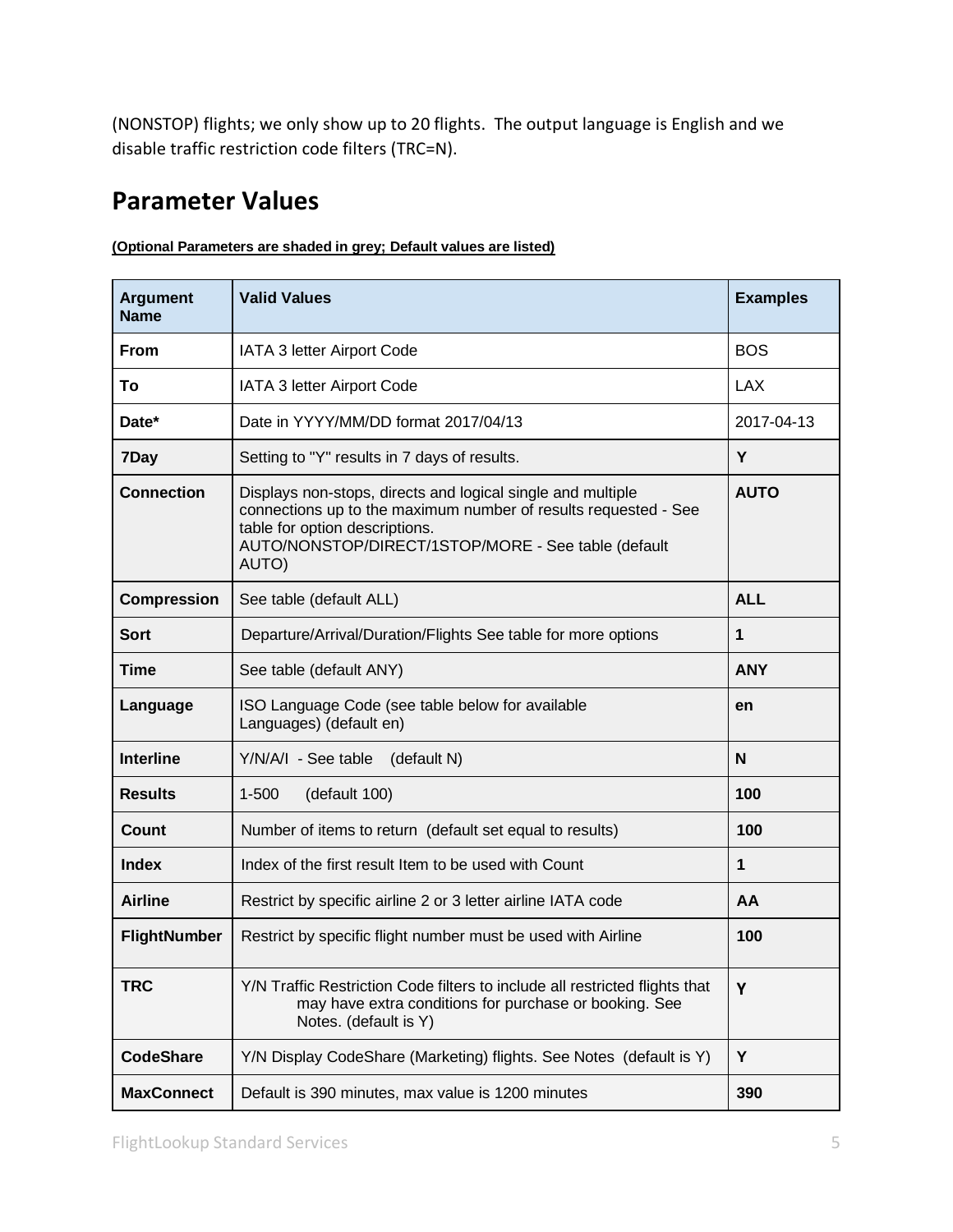## <span id="page-5-0"></span>**Result Options**

Numeric value from 1 to 500 with a default of 100 which controls the maximum number of flights returned from the query. FlightLookup advises 40 for internet timetables and 10 for mobile devices.

### **Paging Results**

Consider using Count and Index parameters to page through results if necessary.

### <span id="page-5-1"></span>**Traffic Restriction Code filtering**

Traffic restriction codes are applied where appropriate connections are not built involving restricted flights. Fully describing Traffic Restriction Codes is beyond the scope of this document, but the most common issue that may utilize the overriding of Traffic Restrictions is:

**Display all flights.** Use this to show both Operating and Marketing Flights in an Origination/Destination market or airport. Sometime, an airplane may fly into an airport, but is either a Codeshare (Marketing Flight) or the airplane might not pickup or drop off passengers due to legal restrictions imposed by Governmental regulations, airline policy or inter airline policy. When this happens, a flight may not appear in the results; for them to appear this override is required.

In this example. we want all the flights into Hamburg to display.

The issue is that: UA flights do not appear. The cause: The Operating Carrier is Lufthansa and United is the Marketing Carrier. The United flights have a Traffic Restriction Code not to display the flight unless it is connecting with another United flight. With TRCChecking=Y the flights will not display, but with TRCChecking=N the flights will appear.

A list of TRC "Traffic Restriction Codes" is included, along with descriptions, at the end of the document to help better understand these restrictions.

An explanation of how to disable individual TRC's is beyond the scope of this document.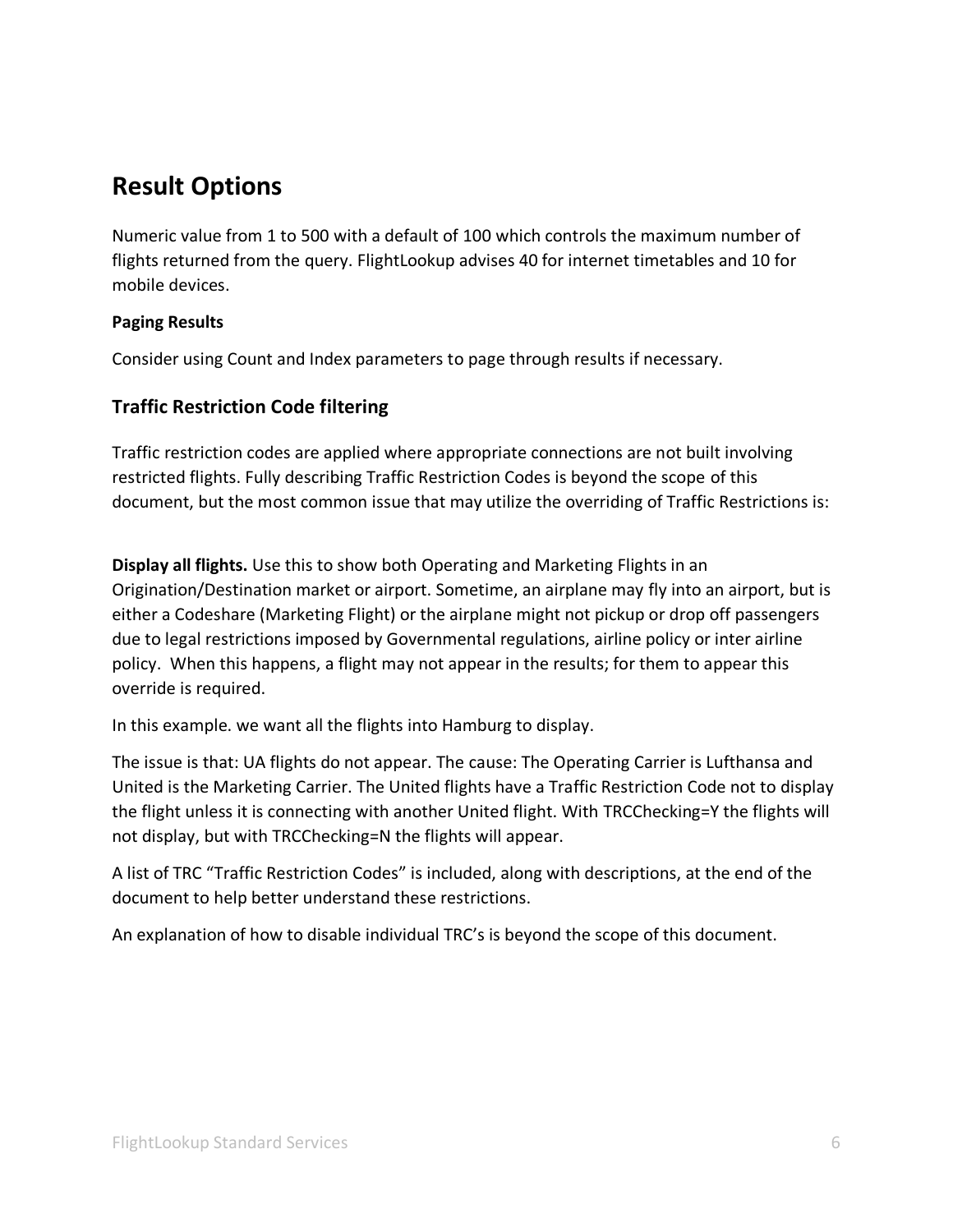# <span id="page-6-0"></span>**Parameter Value Options Tables**

## <span id="page-6-1"></span>**Sort Order Options Table**

Sort order options may be specified as either numeric or string values. When this is used, the secondary Sort key is Departure Time. For example, if sorting by number of flights (5), flights with the same number of connections that depart early in the day will appear before flights that depart later on.

| <b>Value</b>   | <b>Description</b>                                                                                                                                                                                                                                |
|----------------|---------------------------------------------------------------------------------------------------------------------------------------------------------------------------------------------------------------------------------------------------|
| 0 or Arrival   | Sorts by Arrival Time                                                                                                                                                                                                                             |
| 1 or Departure | Sorts by Departure Time                                                                                                                                                                                                                           |
| 2 or Duration  | Sorts by Duration                                                                                                                                                                                                                                 |
| 3              | Flight Type (Nonstop/Direct/Connection)                                                                                                                                                                                                           |
| 4              | Sorts by VIA city                                                                                                                                                                                                                                 |
| 5 or Flights   | Sorts by connections, Note: direct flights get sorted in the list in a special<br>way as they are specifically selected routes published by the carriers, and<br>not selected through the flight schedule routing and connection rule<br>process. |
| 6              | Prefer Operating Flights (non codeshare flights) (Operating flights will<br>show up first base on the number of Results requested). Note: Codeshare<br>flights are also referred to as Marketing Flights.                                         |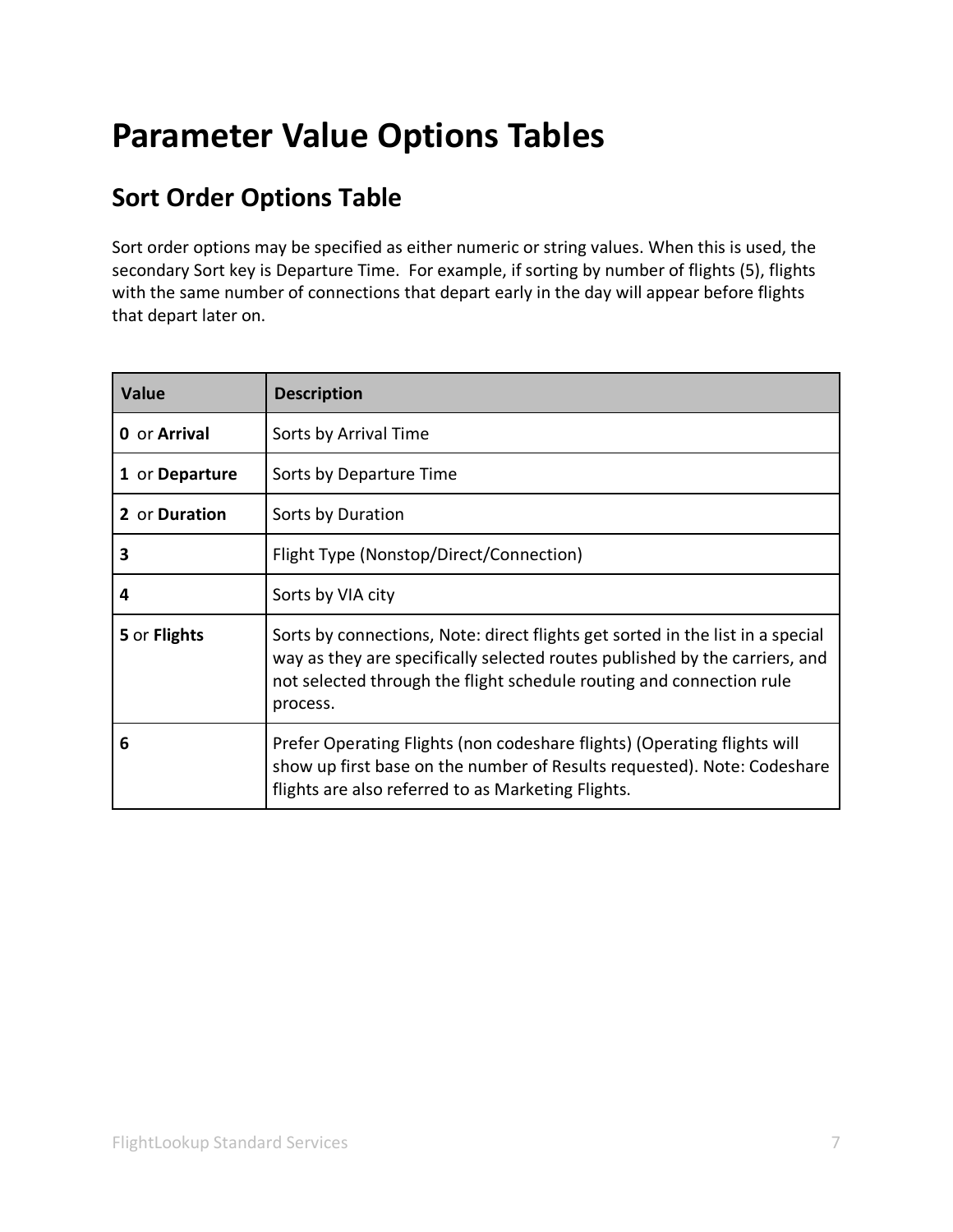## <span id="page-7-0"></span>**Compression Options Table**

| <b>Value</b>   | <b>Description</b>                                                                                                                                                                                                                                                                                                                                                                                                                                                                                                                                                                                                                                                                                                                                                                                                                               |
|----------------|--------------------------------------------------------------------------------------------------------------------------------------------------------------------------------------------------------------------------------------------------------------------------------------------------------------------------------------------------------------------------------------------------------------------------------------------------------------------------------------------------------------------------------------------------------------------------------------------------------------------------------------------------------------------------------------------------------------------------------------------------------------------------------------------------------------------------------------------------|
| <b>OPTIMAL</b> | Collapses flights based on 3 rules:<br>Collapses multiples flights into one. This option is most visible on a 7-day lookup.<br>Some airlines report flights on each day of the week in the SSIM so you will get<br>flights operating on 1,2,3,4,5,6,7 all on separate reporting lines $-$ as long as the<br>flight arrives and leaves at the same time on all days we will collapse them into<br>one line with a Daily operating schedule rather than showing seven separate<br>lines.<br><b>Remove redundancies.</b> This looks at flights arriving or departing that are close to<br>each other – for example a flight leaving 20 minutes or arriving within 20 minutes<br>- and displays the most efficient flight.<br><b>Funnel.</b> This looks at all the legs in an itinerary and selects the most efficient<br>based on the arrival time. |
| <b>MOST</b>    | Collapses multiple flights into one. This option is most visible on a 7-day lookup.<br>Some airlines report flights on each day of the week in the SSIM so you will get<br>flights operating on $1,2,3,4,5,6,7$ all on separate reporting lines $-$ as long as the<br>flight arrives and leaves at the same time on all days we will collapse them into<br>one line with a Daily operating schedule rather than seven separate lines.                                                                                                                                                                                                                                                                                                                                                                                                            |
| <b>ALL</b>     | No compression.                                                                                                                                                                                                                                                                                                                                                                                                                                                                                                                                                                                                                                                                                                                                                                                                                                  |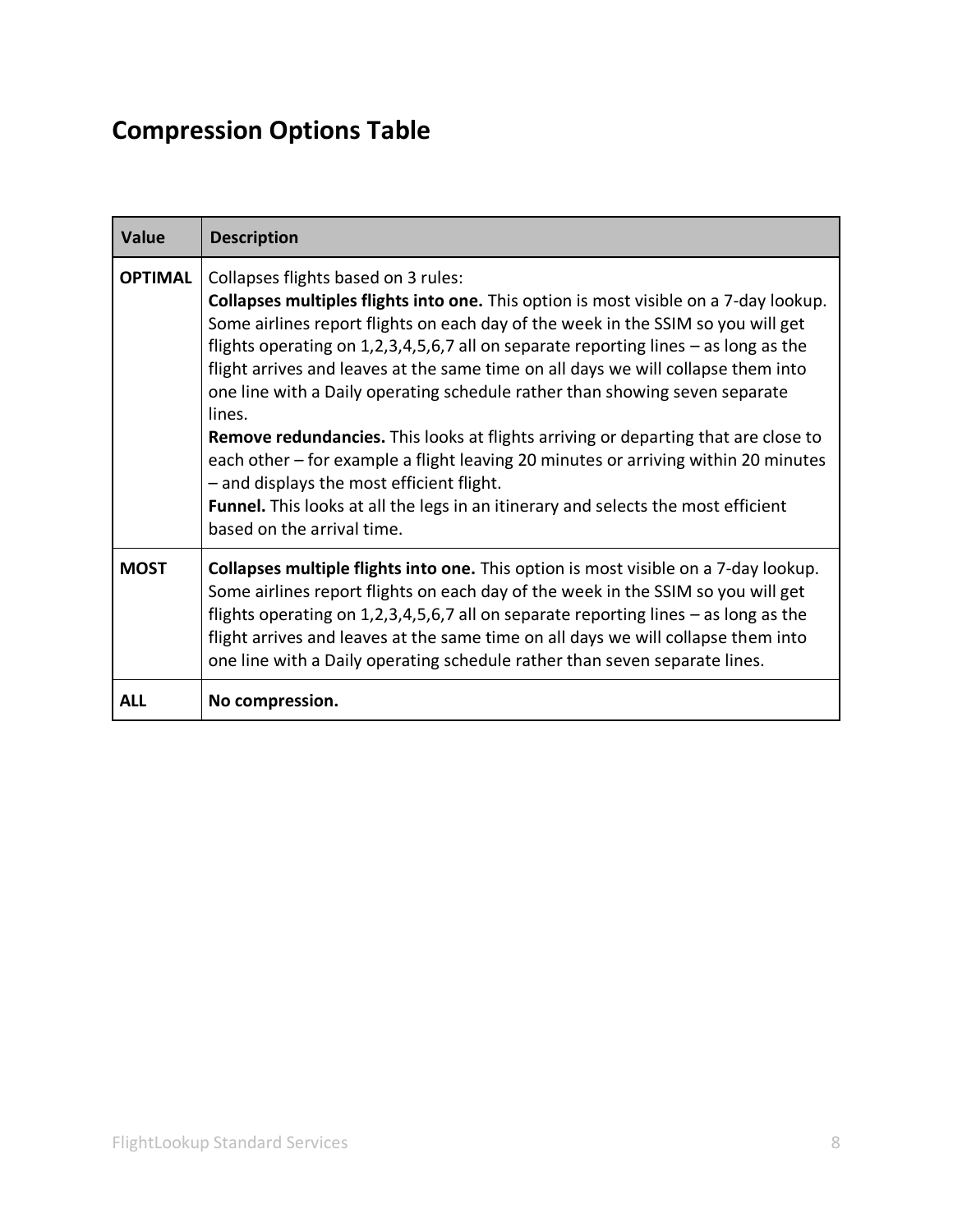## <span id="page-8-0"></span>**Connection Options Table**

| Value          | <b>Description</b>                                                                                                       |
|----------------|--------------------------------------------------------------------------------------------------------------------------|
| <b>AUTO</b>    | Displays non-stops, directs and logical single and multiple connections                                                  |
| <b>NONSTOP</b> | Displays non-stops flights only                                                                                          |
| <b>DIRECT</b>  | Displays non-stop and direct flights only (A Direct flight maintains the same flight<br>number throughout the itinerary) |
| 1STOP          | Displays non-stops, directs, and flights with one via connection point                                                   |
| <b>MORE</b>    | Displays non-stops, directs and flights with up to three via connection points                                           |

## <span id="page-8-1"></span>**Time Options**

| <b>Value</b> | <b>Description</b>                                                                                                                                                                                                                              |
|--------------|-------------------------------------------------------------------------------------------------------------------------------------------------------------------------------------------------------------------------------------------------|
| <b>ANY</b>   | All time periods. Note selection of flights based on number of results will be<br>displayed. If flights are missing increase the number of Results.                                                                                             |
| <b>AM</b>    | Preference given to AM flights, but more may appear based on number of results.<br>Primary preference is the number of Results, if there are 5 AM flights and Results=20<br>then 20 flights will appear if there are 20 flights based on query. |
| <b>PM</b>    | Preference given to PM flights, but more may appear based on number of results.<br>Primary preference is the number of Results, if there are 5 PM flights and Results=20<br>then 20 flights will appear if there are 20 flights based on query. |
| <b>NIGHT</b> | Preference given to night flights from 6 PM to 6 AM. More may appear depending<br>on the number of results                                                                                                                                      |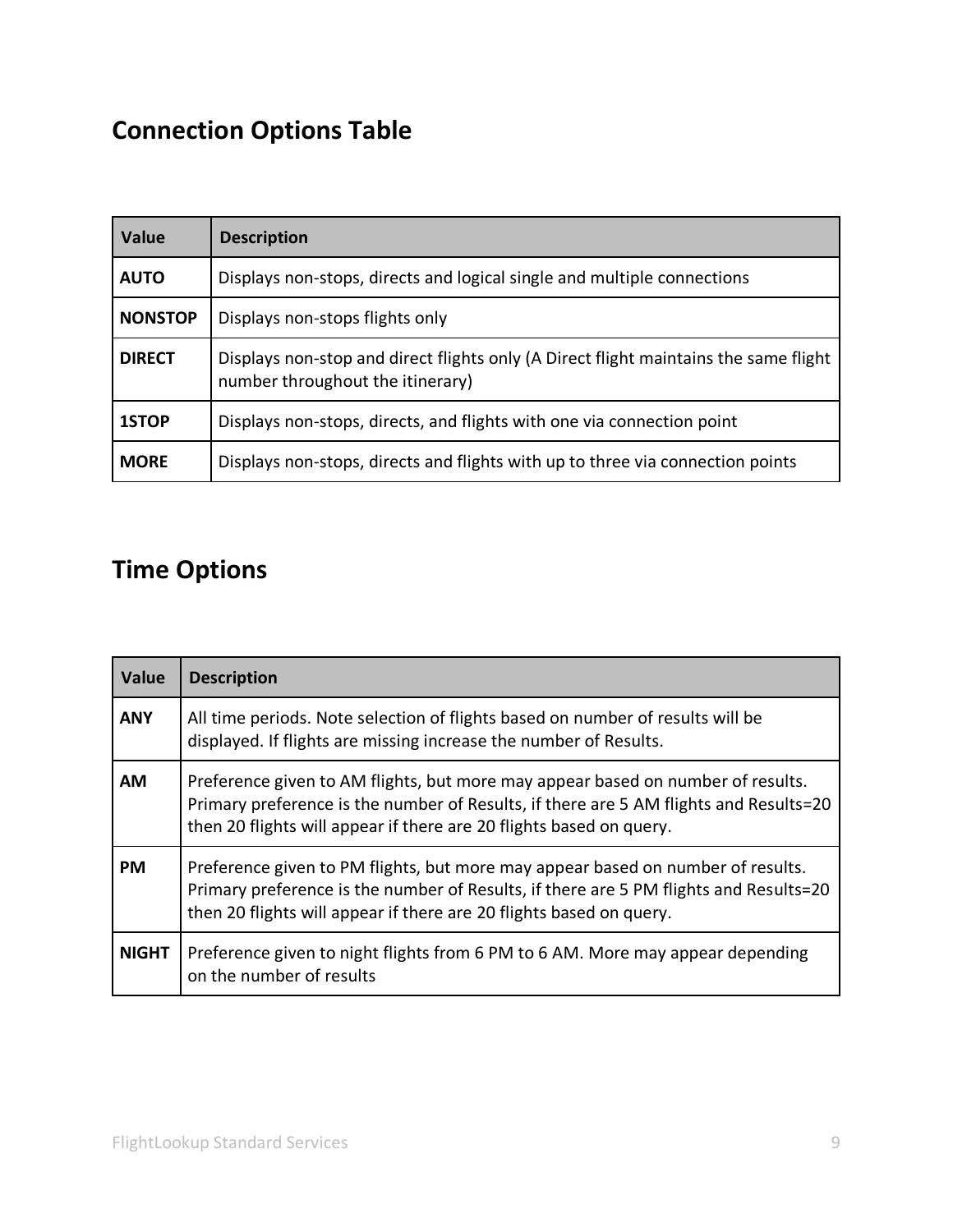## <span id="page-9-0"></span>**Interline Options Table**

| <b>Value</b> | <b>Description</b>                                                                                                                                                                                                                                                                       |
|--------------|------------------------------------------------------------------------------------------------------------------------------------------------------------------------------------------------------------------------------------------------------------------------------------------|
| N            | No interline                                                                                                                                                                                                                                                                             |
| Υ            | Interlining is turned on. Codeshare variations will be dropped if it looks as though the<br>non-codeshare flight will also show up. This option could occasionally fail to display a<br>connection, but only in very rare situations caused by subtle Traffic Restriction Code<br>rules. |
| A            | Considers all variations of every flight segment when building connections. This is so<br>that no valid connections get missed, no matter how complicated the Traffic<br>Restriction Codes rules are.                                                                                    |
|              | This allows interlining for international connections only; domestic connections must<br>be online.                                                                                                                                                                                      |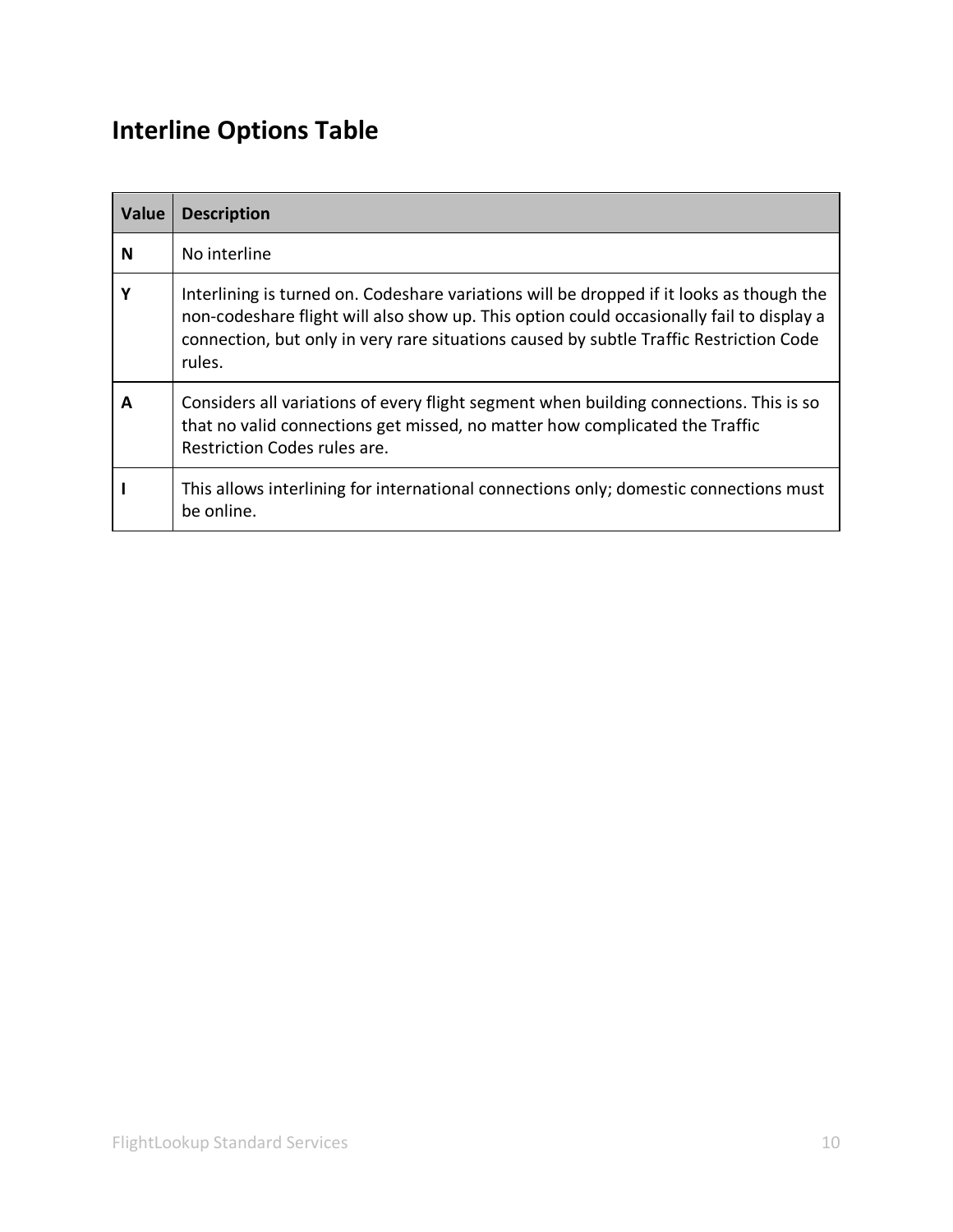## <span id="page-10-0"></span>**Output**

XML output is returned in a three level hierarchy: OTA\_AirDetailsRS :: FlightDetails :: FlightLegDetails

<span id="page-10-2"></span><span id="page-10-1"></span>

| <b>Hierarchy</b>        | <b>Fields</b>                                                                                                                                                                                                                                                                                                                                                                                                                                                       |
|-------------------------|---------------------------------------------------------------------------------------------------------------------------------------------------------------------------------------------------------------------------------------------------------------------------------------------------------------------------------------------------------------------------------------------------------------------------------------------------------------------|
| <b>OTA AirDetailsRS</b> | TransactionIdentifier, FLSDevice, FLSResponseFields (FLSOriginCode,<br>FLSOriginName, FLSDestinationCode, FLSDestinationName,<br>FLSStartDate, FLSEndDate)                                                                                                                                                                                                                                                                                                          |
| <b>FlightDetails</b>    | TotalFlightTime, TotalMiles, TotalTripTime, FLSDepartureDateTime,<br>FLSDepartureTimeOffset, FLSDepartureCode, FLSDepartureName,<br>FLSArrivalDateTime, FLSArrivalTimeOffset, FLSArrivalCode,<br>FLSArrivalName, FLSFlightType, FLSFlightLegs, FLSFlightDays,<br><b>FLSDayIndicator, FLSUUID</b>                                                                                                                                                                    |
| <b>FlightLegDetails</b> | DepartureDateTime, ArrivalDateTime, FLSArrivalTimeOffset,<br>FlightNumber, JourneyDuration, SequenceNumber, FLSMeals,<br>FLSInflightServices, FLSUUID, FLSUUIDActualFlight, DepartureAirport<br>(LocationCode, FLSLocationName, Terminal, FLSDayIndicator,<br>FLSDOTDisclosure), ArrivalAirport (LocationCode, FLSLocationName,<br>Terminal), MarketingAirline (Code, CompanyShortName),<br>OperatingAirline (Code, CodeContext, CompanyShortName,<br>FlightNumber) |

<span id="page-10-3"></span>All fields which start with the letters "FLS" are not part of the OTA specification. If full OTA compliance is required, the "device" file should be "ota-xml-compliant", and lookups should always be individual lookups and never batch lookups.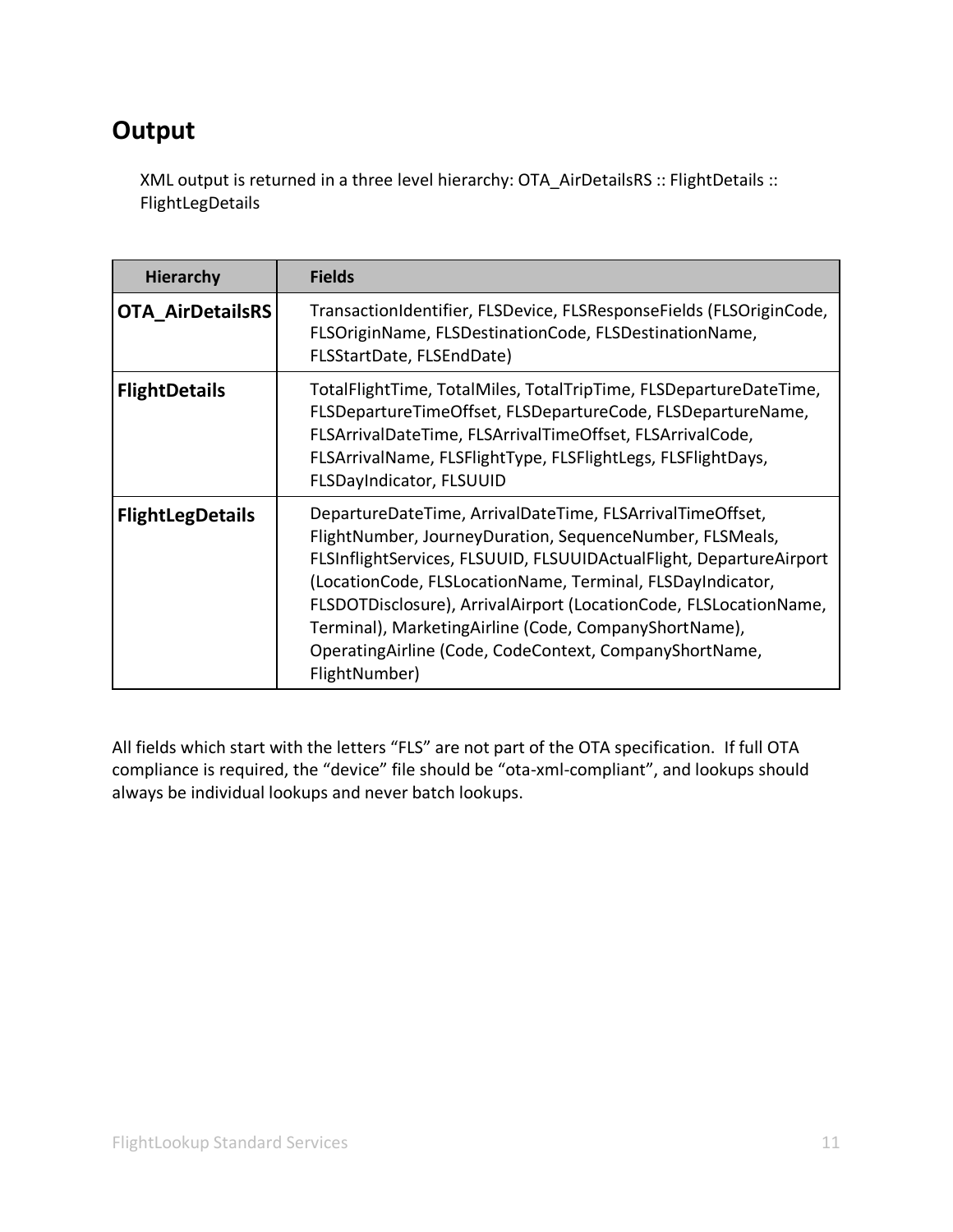### <span id="page-11-0"></span>**Understanding Seven Day Lookup Results**

Seven day searches allow calculating flight results for a range of seven days from the start date.

The XML tag FlightDetails has an attribute called FLSFlightDays. FLSFlightDays is a string of 7 characters which represent the flight frequency mask. Each position in the string will contain either a number or a period. Numbers are the day of operation flags, and the periods represent days that the flights do not operate on. The numbers range from 1 to 7 where 1= Monday; 2= Tuesday; 3=Wednesday; 4=Thursday; 5=Friday; 6=Saturday; 7=Sunday.

A flight that operates every day will be displayed this way

FLSFlightDays="1234567"

A flight that only operates on Friday is displayed this way

FLSFlightDays="....5.."

A flight that operates every day except Tuesday and Thursday is displayed this way

FLSFlightDays="1.3.567"

These number are for the seven days following the search. So if the search date falls on a Friday, day 1 in the array for Monday represents the following Monday, not the Monday of the week which includes the search date.

If today is Friday 2014-05-30 and FLSFlightDays="1.3.567" then the flight operates today (Friday), tomorrow (Saturday), Sunday, Monday, Wednesday. To get more information beyond 7 days requires another look up changing the date by 7 days.

### <span id="page-11-1"></span>**Understanding Error Responses.**

Each item allows for the potential of containing bad input, or an invalid lookup request. These will result in an error message. This response assumes that the request failed to find a valid IATA city ID called ZZZ.

Note that there are multiple indicators here to assist you in understanding these error messages, and determining what could possibly have gone wrong.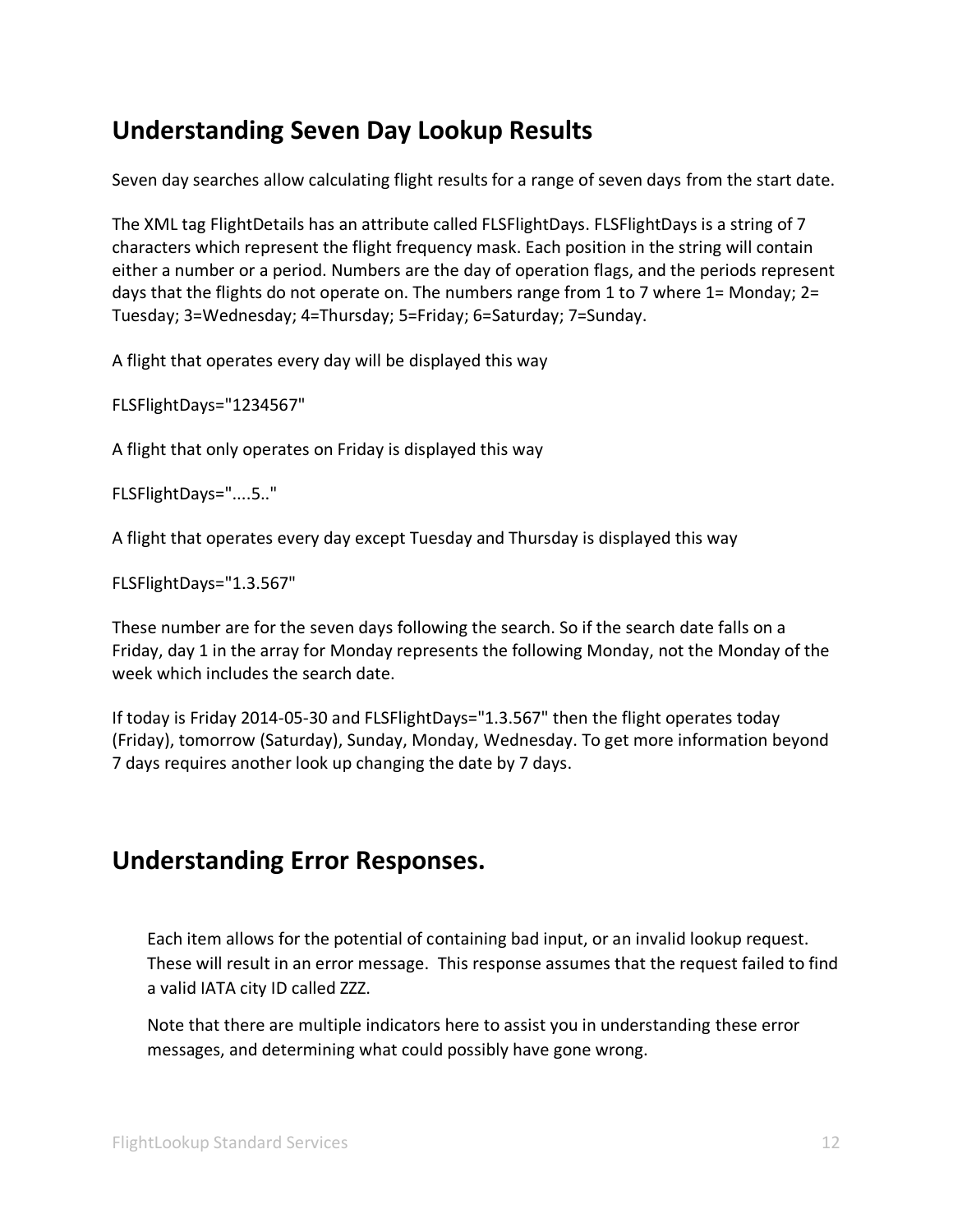The most notable is the content of the <**Errors**> block. Within the <**Errors**> block will be a detailed <**Error**> message which will contain an error type, an error code, and a text description of the error message. A comment will also follow the message with a longer version of the error message.

The formatting of the actual request processed by the FlightServer is contained in the parent block <**Lookup**> block in the Request attribute. Within that attribute is both the BatchID causing the error and the request as submitted to the flight server. In the event that you believe that an error code should not have been produced, it is the Request Attribute that you should share with the support department when communicating about this any questions.

### <span id="page-12-0"></span>**Error Response**

<**OTA\_AirDetailsRS** PrimaryLangID="eng" Version="1.0" TransactionIdentifier="" xmlns="http://www.opentravel.org/OTA/2003/05"> <**Errors**> <**Error** Type="ERR" FLSErrorCode=-2 FLSErrorName="Invalid from" /> </Errors> <!-- **Reason for error: invalid from** --> </OTA\_AirDetailsRS>

# <span id="page-12-1"></span>**XML Output Document Definition**

Flight schedule results adhere to the following general structure:

OTA\_AirDetailsRS :: FlightDetails :: FlightLegDetails

## <span id="page-12-2"></span>**Structure of Response**

*<OTA\_AirDetailsRS [...]> <FlightDetails> <FlightLegDetails> [...] </FlightLegDetails>*

FlightLookup Standard Services 13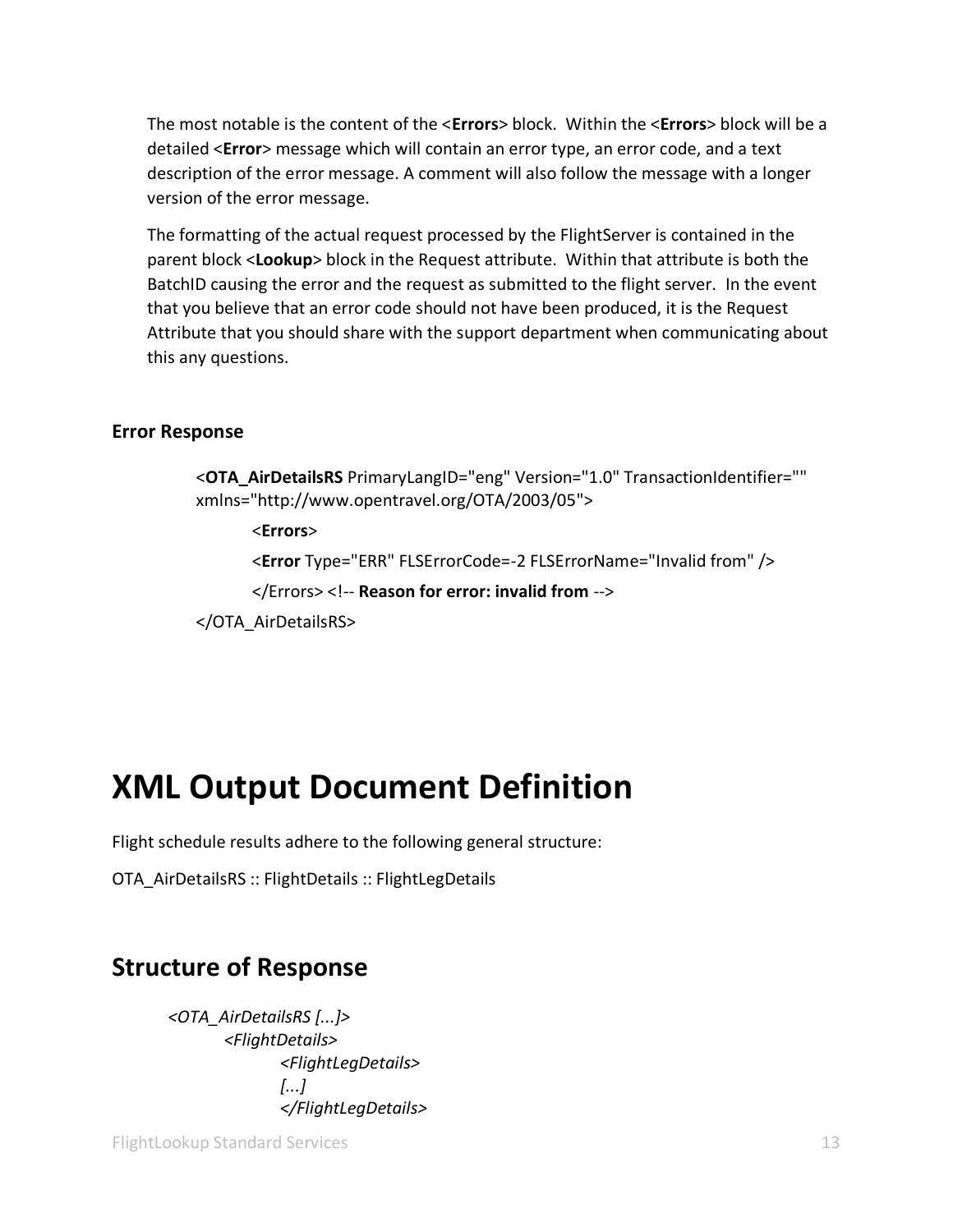*[...] </FlightDetails> [...] </OTA\_AirDetailsRS>*

### <span id="page-13-0"></span>**Example of a successful Route lookup**

```
<?xml version="1.0" encoding="UTF-8"?>
<OTA_AirDetailsRS
PrimaryLangID="eng"
Version="1.0"
TransactionIdentifier="03a1b41a050cf9139150901f08050979609062e30609377a"
FLSNote="This XML adds attributes not in the OTA XML spec. All such attributes start with FLS"
FLSDevice = "ota-xml-expanded"
xmlns="http://www.opentravel.org/OTA/2003/05"
>
<Success>
</Success>
<FLSResponseFields
FLSOriginCode="ORD"
FLSOriginName="Chicago O'Hare"
FLSDestinationCode="AVV"
FLSDestinationName="Melbourne Avalon"
FLSStartDate="2014-03-25"
FLSEndDate="2014-03-25" 
/>
<FlightDetails
TotalFlightTime="PT21H05M"
TotalMiles="9715"
TotalTripTime="PT29H00M"
FLSDepartureDateTime="2014-03-25T17:40:00"
FLSDepartureTimeOffset="-0500"
FLSDepartureCode="ORD"
FLSDepartureName="Chicago O'Hare"
FLSArrivalDateTime="2014-03-27T14:40:00"
FLSArrivalTimeOffset="+1100"
```

```
FLSArrivalCode="AVV"
```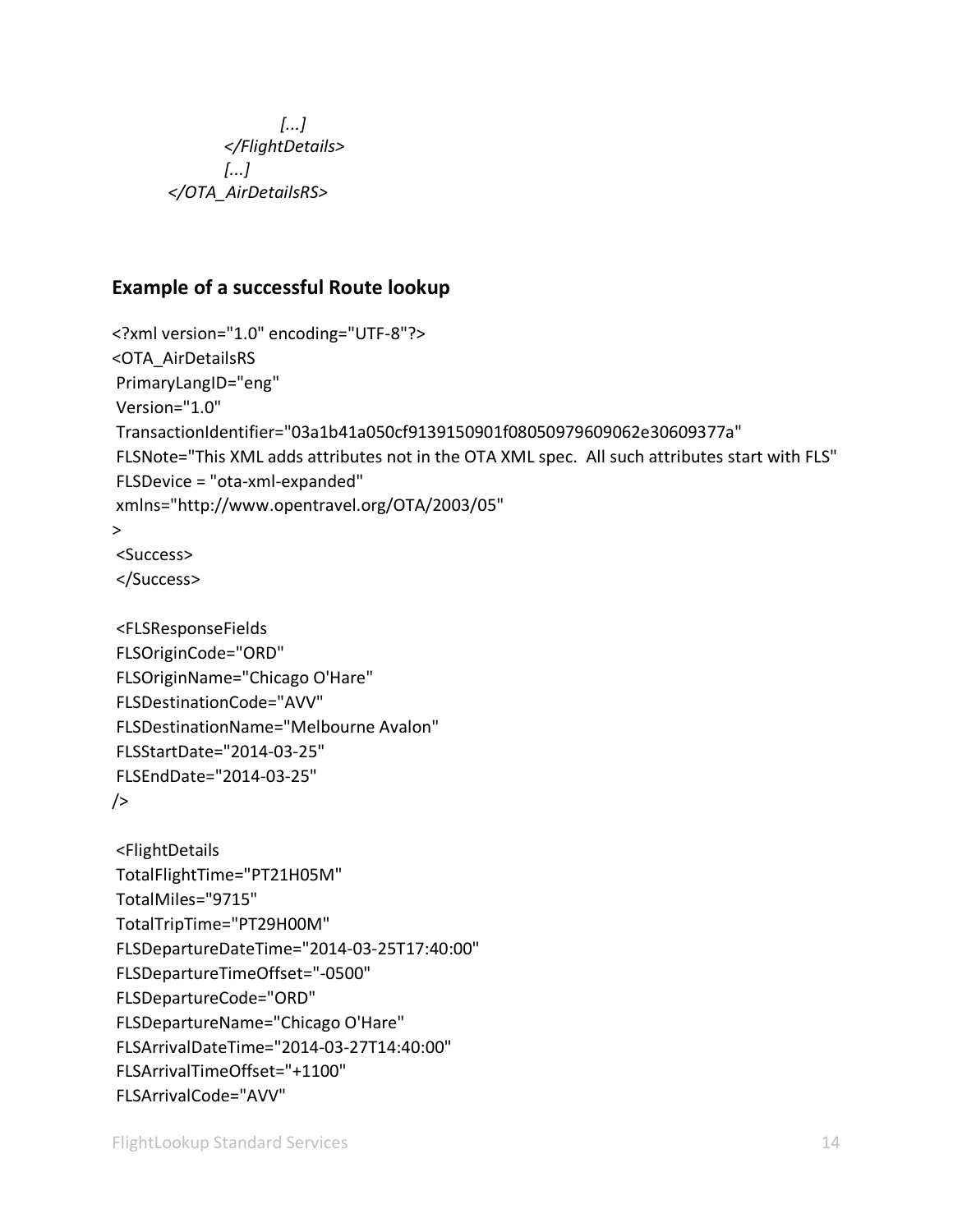```
FLSArrivalName="Melbourne Avalon"
FLSFlightType="Connect"
FLSFlightLegs="3"
FLSFlightDays=".2....."
FLSDayIndicator="+2" >
```

```
<FlightLegDetails
DepartureDateTime="2014
-03
-25T17:40:00"
FLSDepartureTimeOffset="
-0500"
ArrivalDateTime="2014
-03
-25T20:10:00"
FLSArrivalTimeOffset="
-0700"
FlightNumber="241"
JourneyDuration="PT4H30M"
SequenceNumber="1"
LegDistance="1743"
FLSMeals=""
FLSInflightServices=" 9"
FLSUUID="ORDLAX20140325VX241" >
```

```
<DepartureAirport
CodeContext="IATA"
LocationCode="ORD"
FLSLocationName="Chicago O'Hare"
Terminal="3"
FLSDayIndicator=""
FLSDOTDisclosure=""
/
```

```
<ArrivalAirport
CodeContext="IATA"
LocationCode="LAX"
FLSLocationName="Los Angeles"
Terminal="3"
FLSDayIndicator=""
/>
```
<MarketingAirline Code="VX" CodeContext="IATA"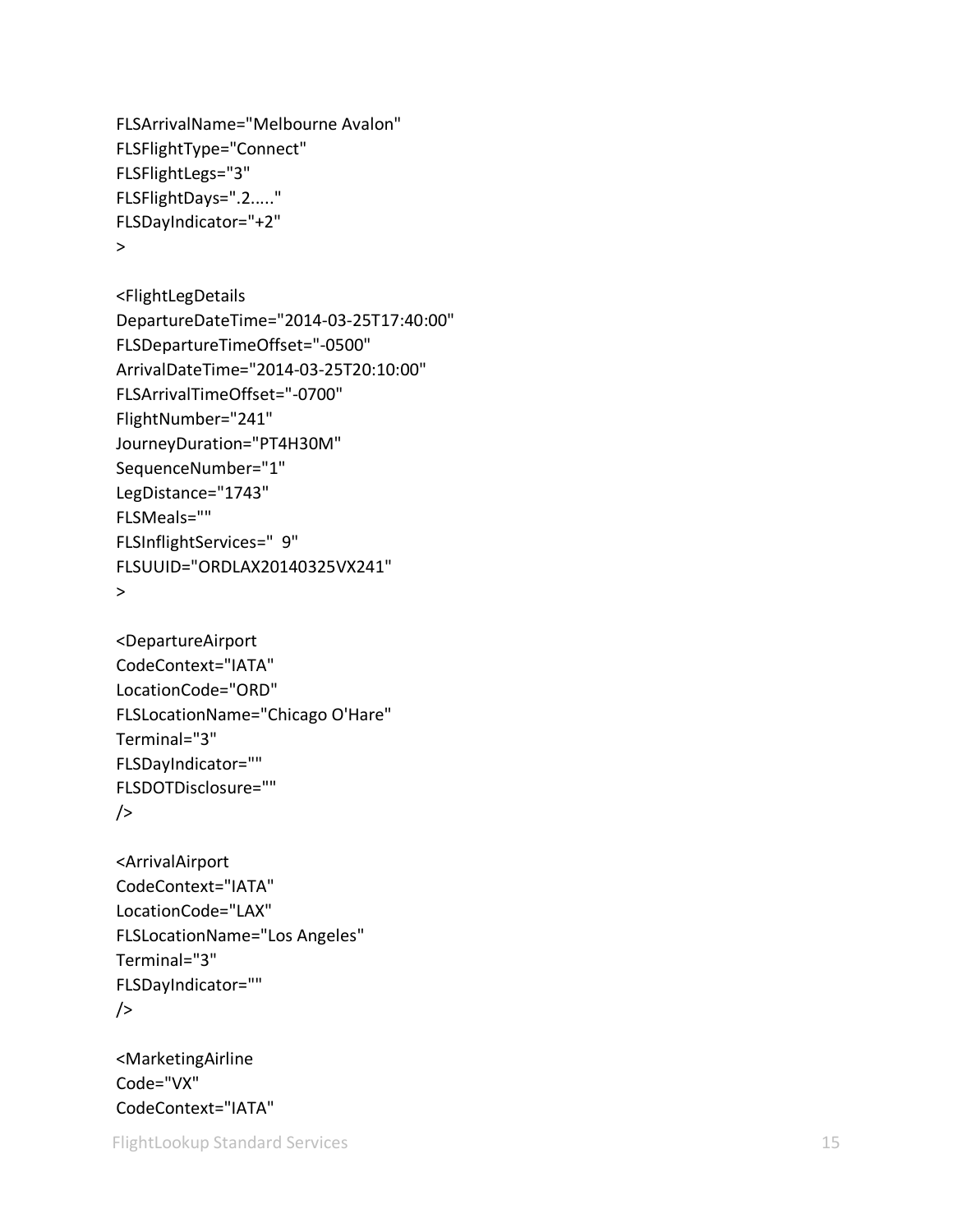CompanyShortName="Virgin America"  $/$ 

```
<OperatingAirline
Code="VX"
CodeContext="IATA"
CompanyShortName="Virgin America"
FlightNumber="241"
/
```

```
<Equipment
AirEquipType="320"
/
```
</FlightLegDetails>

 $[ \ldots ]$ 

</FlightDetails> </OTA\_AirDetailsRS>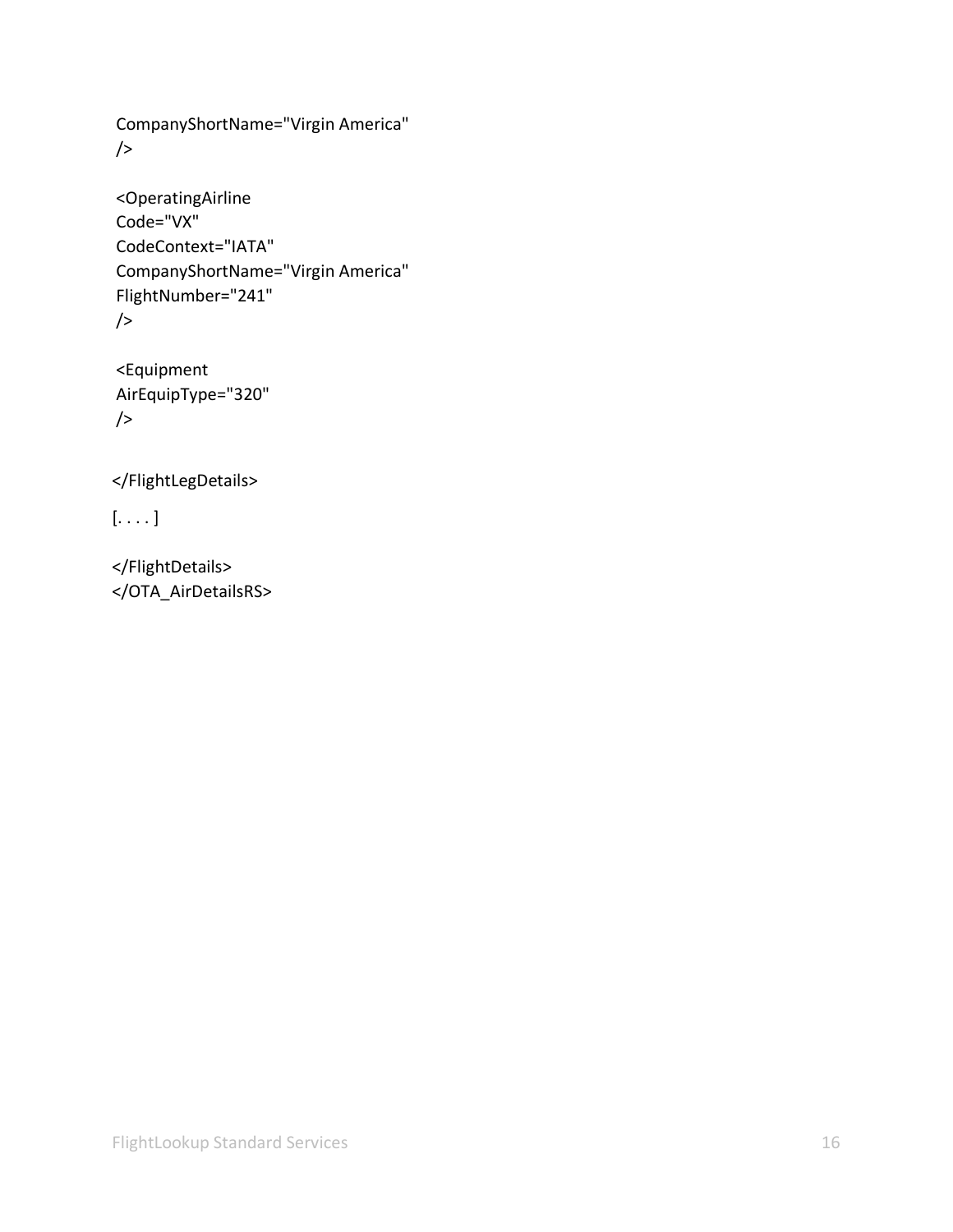### <span id="page-16-0"></span>**Method: FLSUUID**

### **Description**

This method returns one individual flight record based on a FLSUUID *FLSUUID="LAXATL20120812DL2354"*

This method is a convenient method for retrieving detailed records based on the FLSUUID as returned in a list of flights. It complements our BatchLookup WebService, which is more fully described in a separate document; Batch Processing of FLSUUID Lookups is done with our separate BatchLookup Service.

### **FLSUUID Method**

- **Required:**
	- o FLSUUID String

#### **Input**

FLSUUID Lookup Example

/v1/xml/FLSUUID/BOSCDG20120904AA146

This example shows a flight from Boston (BOS) to the Charles de Gaulle (CDG) airport in France, on September 4 2012, using American Airlines (AA) flight 146.

#### **FLSUUID String Format**

- +++---YYYYMMDDCCFFFF **+++** DEP
- **---** ARR

[~] **Optional** Arrival Date Indicator **YYYY** Year (4 digit) **MM** Month Number (zero padded) **DD** Day Number (zero padded) **CC** Airline IATA CODE **FFFF** FlightNumber **+++---MMDDYYYYCCFFFF** BOSCDG20120904DL8399 BOSCDG20120904AF337 BOSCDG20120904AA146

#### **Example input**

http://example.com/v1/xml/FLSUUID/BOSCDG20120904DL8399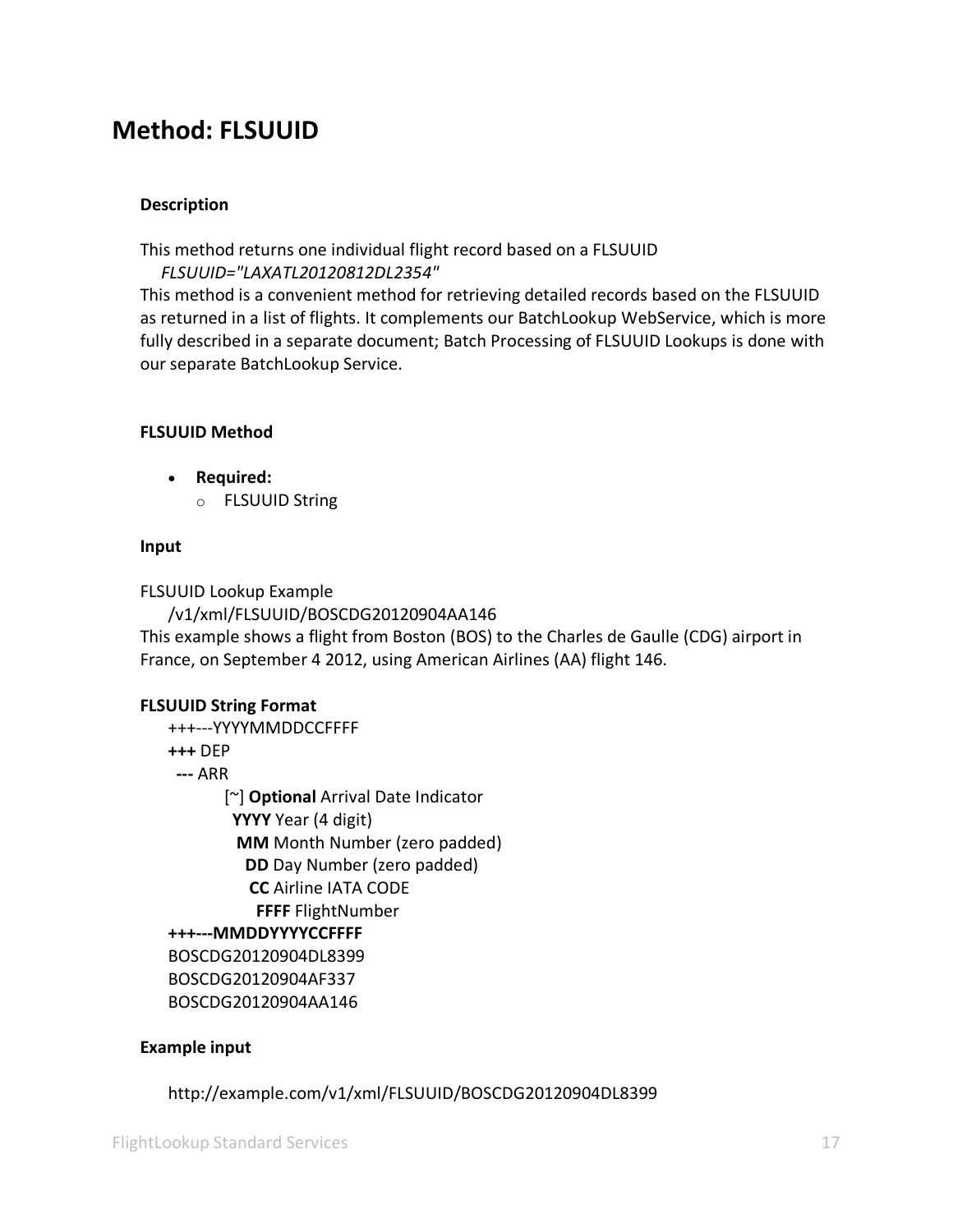This example shows a flight from Boston (BOS) to the Charles de Gaulle (CDG) airport in France, on September 4 2012 (20120904), using Delta (DL) flight 8399.

#### **Output**

XML output is returned in a three level hierarchy: OTA\_AirDetailsRS :: FlightDetails :: FlightLegDetails as described in the OUTPUT section of this Documentation

### **SEE ALSO - BATCHLOOKUP SERVICE DOCUMENTATION for Bulk Requests and additional options.**

### <span id="page-17-0"></span>**Example of a successful FLUUID lookup**

curl -X GET ["http://example.com/v1/xml/FLSUUID/BOSLAX20140515"](http://example.com/v1/xml/FLSUUID/BOSLAX20140515,BOSCDG20140616)

<FLSBatch> <FLSLookup FLSUUID="BOSLAX20140515" From="BOS" To="LAX" Date="2014-05-15"> <OTA\_AirDetailsRS PrimaryLangID="eng" Version="1.0" TransactionIdentifier="03a2983d050ea0fd9150901f08050979609021ca06097453" FLSNote="This XML adds attributes not in the OTA XML spec. All such attributes start with FLS" FLSDevice = "ota-xml-expanded" xmlns=["http://www.opentravel.org/OTA/2003/05"](http://www.opentravel.org/OTA/2003/05)> <Success></Success> <FLSResponseFields FLSOriginCode="BOS" FLSOriginName="Boston" FLSDestinationCode="LAX" FLSDestinationName="Los Angeles" FLSStartDate="2014-05-15" FLSEndDate="2014-05-15"  $/$ <FlightDetails TotalFlightTime="PT6H20M" TotalMiles="2608" TotalTripTime="PT6H20M" FLSDepartureDateTime="2014-05-15T06:00:00" FLSDepartureTimeOffset="-0400"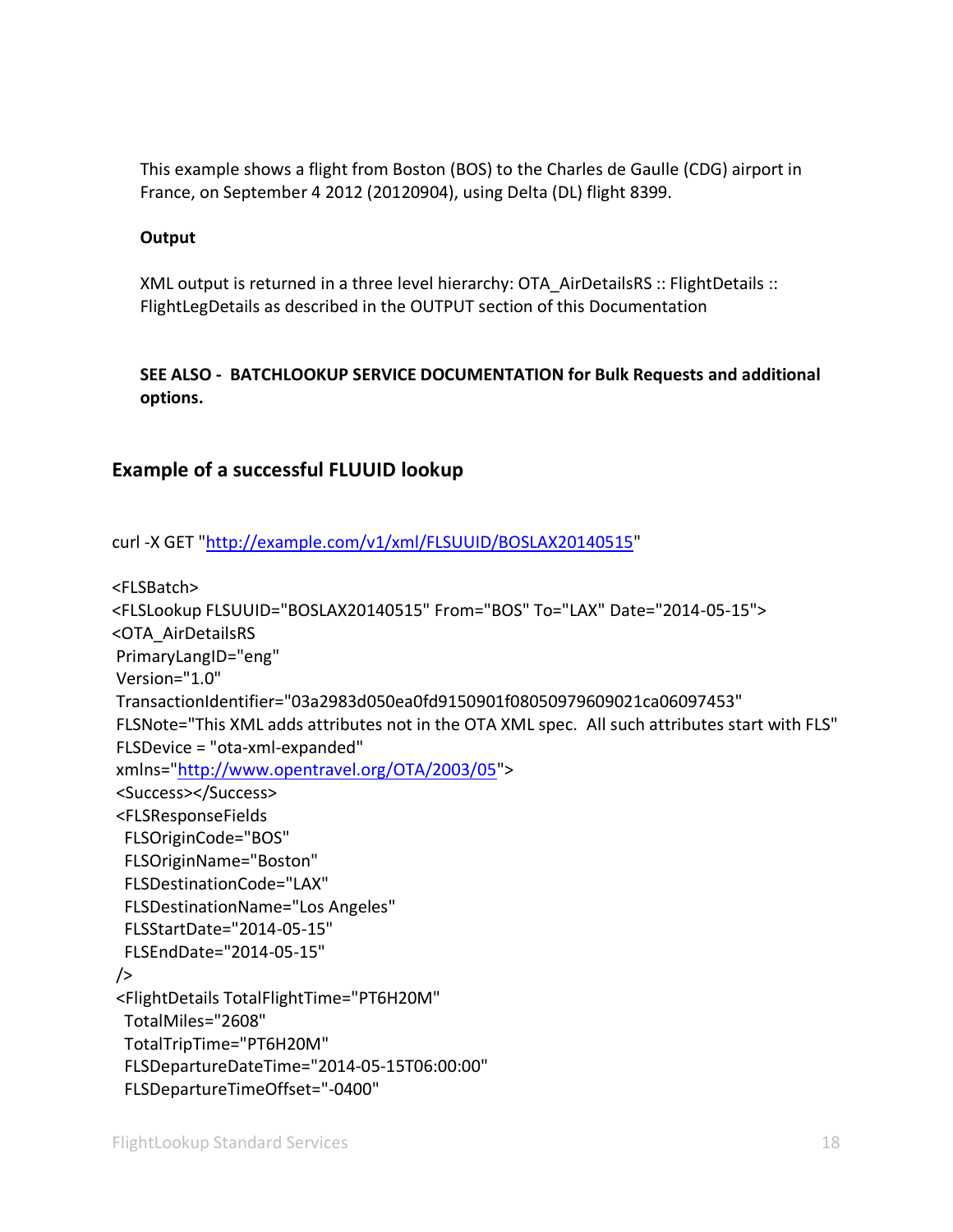```
FLSDepartureCode="BOS"
 FLSDepartureName="Boston"
 FLSArrivalDateTime="2014-05-15T09:20:00"
 FLSArrivalTimeOffset="-0700"
 FLSArrivalCode="LAX"
<!------------ snip ----------------------->
       <MarketingAirline Code="DL"
       CodeContext="IATA"
       CompanyShortName="Delta Air Lines" />
       <OperatingAirline Code="AF" CodeContext="IATA" CompanyShortName="Air France" 
FlightNumber="321" />
       <Equipment AirEquipType="772" />
 </FlightLegDetails></FlightDetails>
</OTA_AirDetailsRS>
</FLSLookup>
</FLSBatch>
```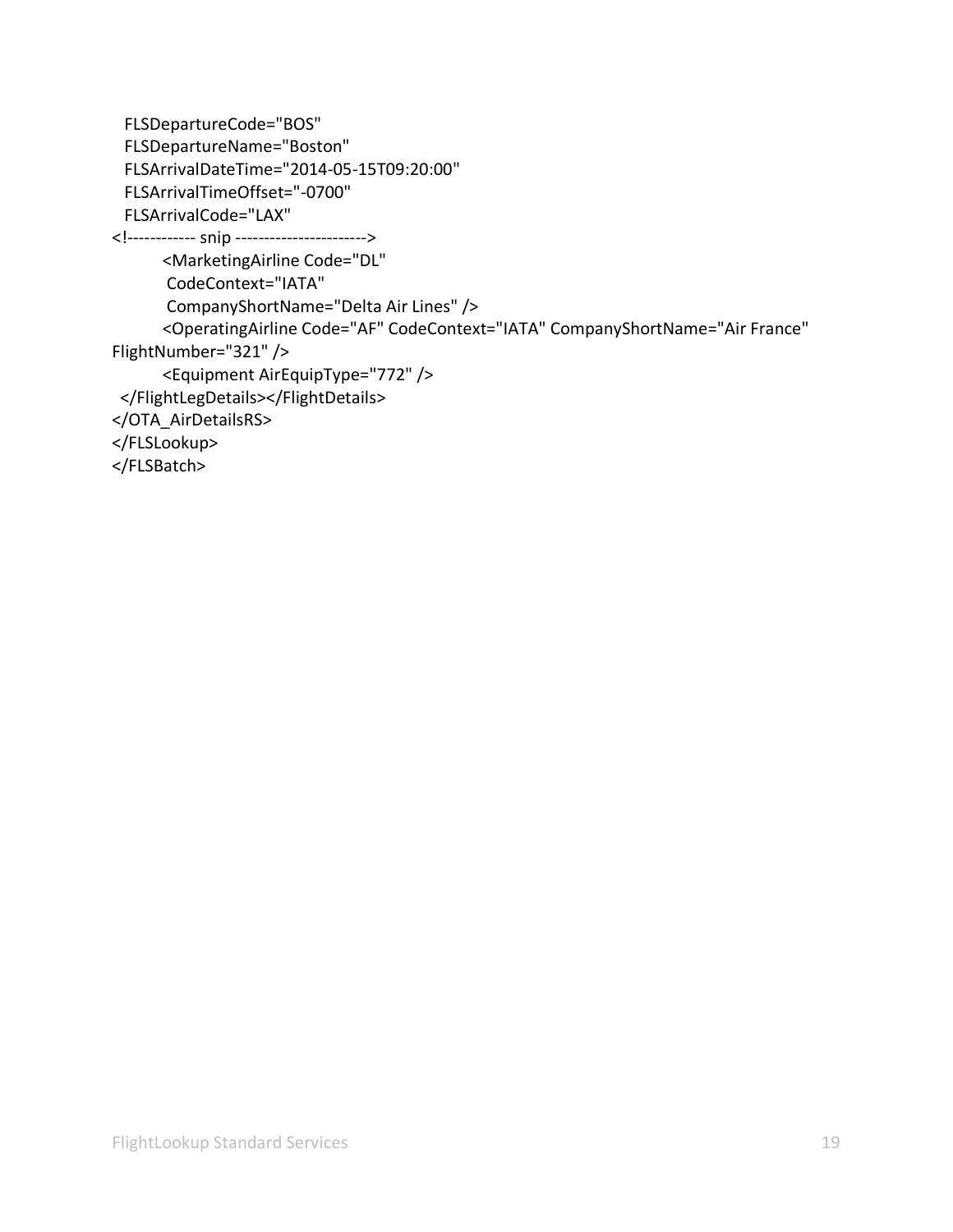# <span id="page-19-0"></span>**What are Codeshares?**

| LH1343        | Frankfurt | 06:15 | 2A |
|---------------|-----------|-------|----|
| AC9023        | Frankfurt | 06:15 | 2A |
| BD3659        | Frankfurt | 06:15 | 2A |
| SN7148        | Frankfurt | 06:15 | 2A |
| TP7967        | Frankfurt | 06:15 | 2A |
| UA9023        | Frankfurt | 06:15 | 2A |
| <b>US5679</b> | Frankfurt | 06:15 | 2A |

**In the following example, both Marketing and Owned By conditions can be explained.** 

The Operating flight is LH1343. Note this flight is actually owned by 2A (Detsche Bahn)

Flights AC9023, BD3659, SN7148, TP7967, UA9023, and US5679 are marketing flights, referred to as codeshares for the LH1343 flight.

These are based on *Marketing Agreements* between LH and these other airlines, allowing the extension of their network with their own flight numbers on a given flight, such as a flight operated by LH as LH1343. While each one has a separate "Marketing Flight Number" there is only one physical aircraft with the primary carrier of LH, also known as the Operating Carrier. In the case above, the flight is owned by 2A (Deutsche Bahn) with Lufthansa having the primary relationship, other airlines are Marketing a Lufhthansa Flight (in this case a Train!). Note: this type of relationship is quite common; the US Department of Transport requires this information as part of full disclosure when displaying flight schedule information.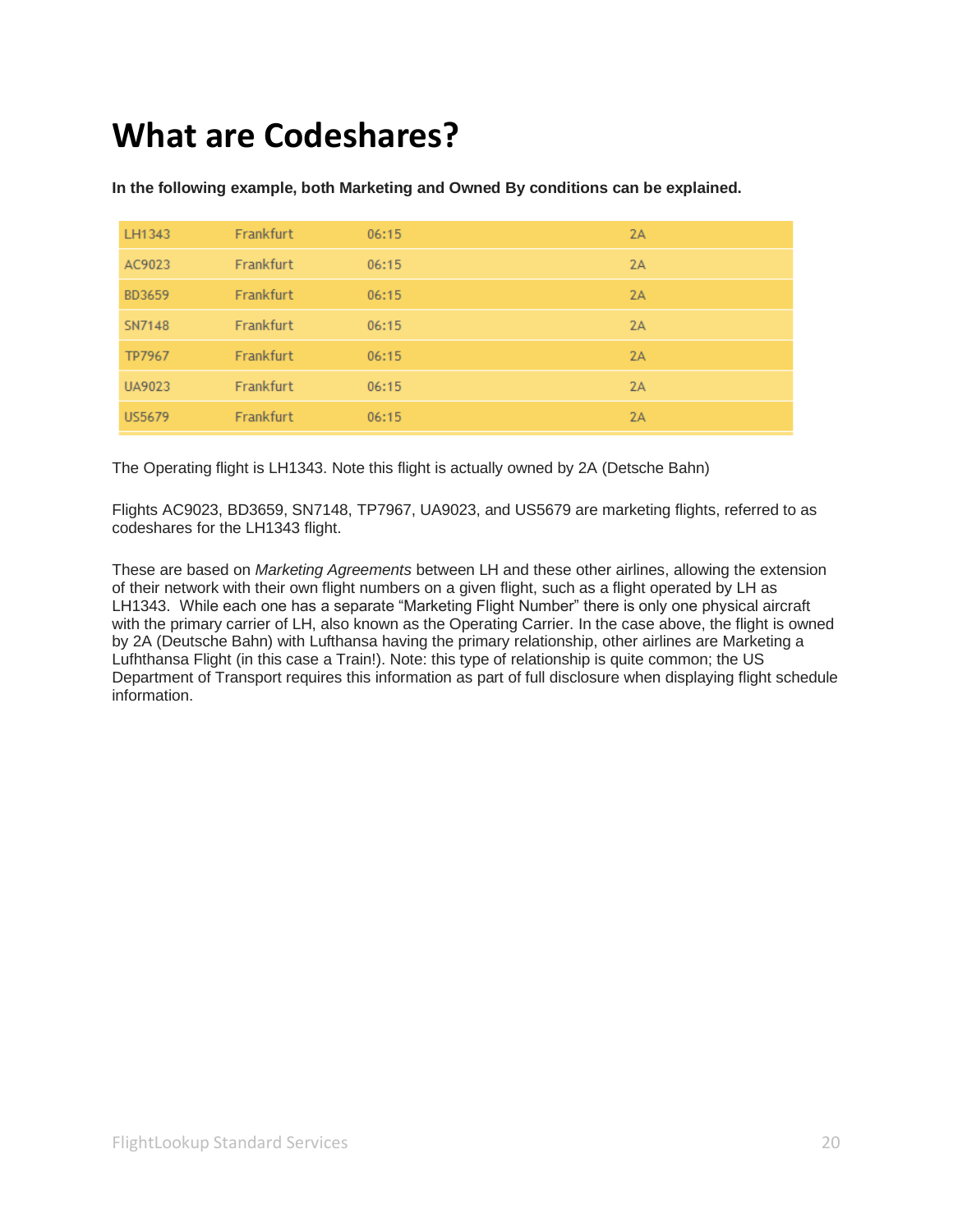# <span id="page-20-0"></span>**IATA Codes for General Traffic Restriction**

Traffic restriction codes are applied and where appropriate connections are not built involving restricted flights. Traffic restrictions are for a segment (one or more contiguous legs of a flight) and are applied as follows:

| <b>Traffic</b><br><b>Restriction</b><br>Code | <b>Code Description</b>                                                                                                                                                         |
|----------------------------------------------|---------------------------------------------------------------------------------------------------------------------------------------------------------------------------------|
| A                                            | No boarding this city (flight item is not displayed and cannot be sold)                                                                                                         |
| B                                            | Not valid for connections                                                                                                                                                       |
| $\mathbf c$                                  | Not valid for international connections                                                                                                                                         |
| D                                            | Valid for international online connections only, except if D, E, or G restrictions apply into and out of all<br>online connect points                                           |
| E                                            | Valid for online connections only, except if D, E, or G restrictions apply into and out of all online connect<br>points                                                         |
| F                                            | Not valid for interline connections                                                                                                                                             |
| G                                            | Valid for Online Connections Only; except if D, E, or G restrictions apply into and out of all online connect<br>points (Note: Proper application of this rule is complicated). |
| н                                            | Not valid for connections and the direct service is not displayed (flight can be sold)                                                                                          |
| г                                            | No boarding/deplaning this city (flight item is not displayed and cannot be sold)                                                                                               |
| К                                            | Valid for connections only                                                                                                                                                      |
| М                                            | Valid for international online stopovers only                                                                                                                                   |
| N                                            | Valid for international connections only                                                                                                                                        |
| O                                            | Valid for international online connections only                                                                                                                                 |
| Q                                            | Valid for international online stopover and connections only                                                                                                                    |
| T                                            | Valid for online stopovers only                                                                                                                                                 |
| V                                            | Valid for stopover and connections only                                                                                                                                         |
| W                                            | Valid for international stopover and connections only                                                                                                                           |
| X                                            | Valid for online stopover and connections only                                                                                                                                  |
| Y                                            | Valid for online connections only                                                                                                                                               |
| z                                            | Multiple traffic restrictions apply                                                                                                                                             |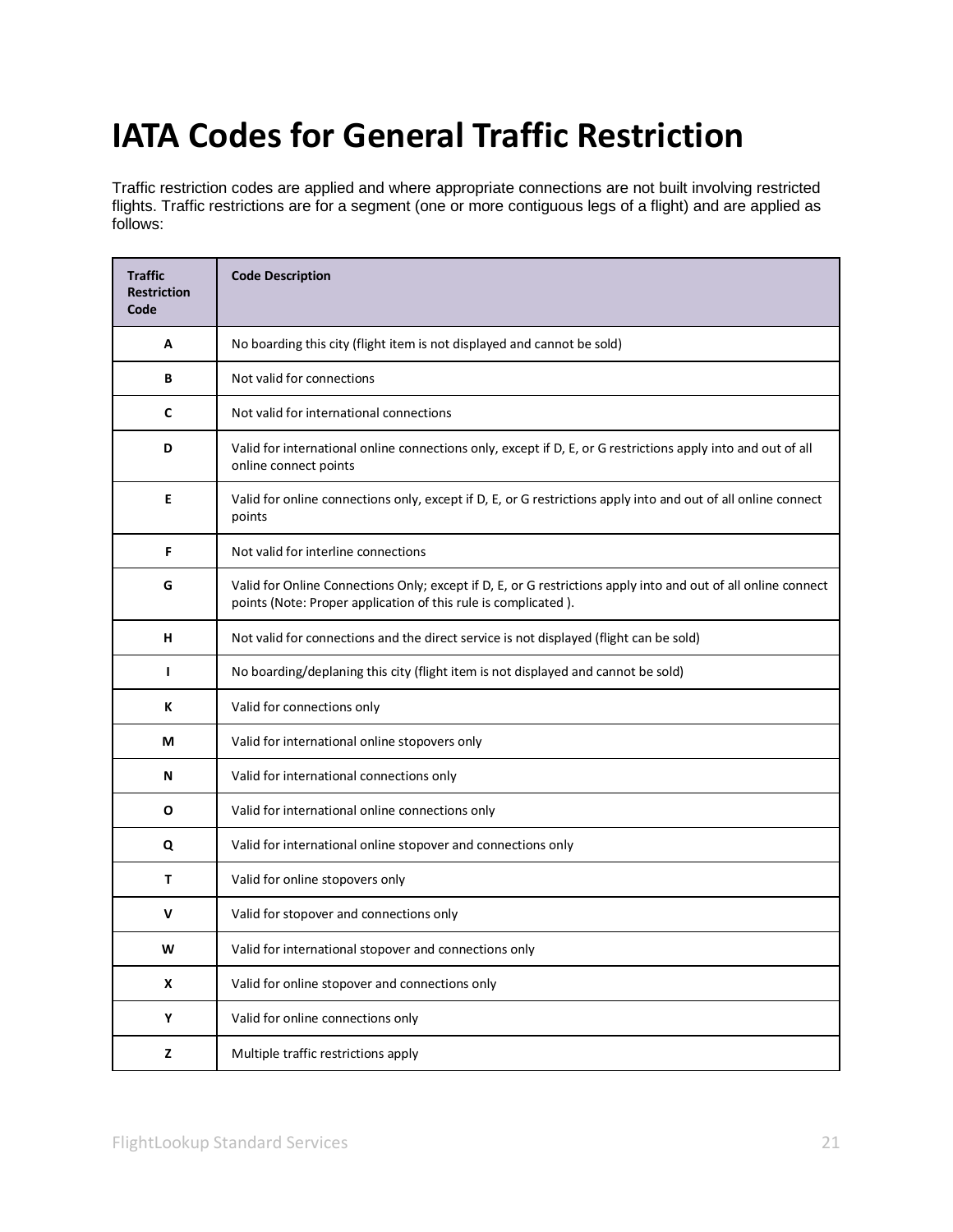# <span id="page-21-0"></span>**IATA Regional Codes**

| Code       | <b>Code Description</b>      |
|------------|------------------------------|
| <b>AFR</b> | Africa (excluding Egypt)     |
| <b>CAR</b> | Caribbean sea countries      |
| CEM        | Central America              |
| <b>EUR</b> | Europe                       |
| JAK.       | Japan and Korea              |
| MDE        | Middle East (includes Egypt) |
| <b>NOA</b> | North America                |
| SAS        | South Asia                   |
| <b>SCH</b> | Schengen agreement countries |
| <b>SEA</b> | South-Eastern Asia           |
| <b>SOA</b> | South America                |
| SWP        | South-West Pacific           |